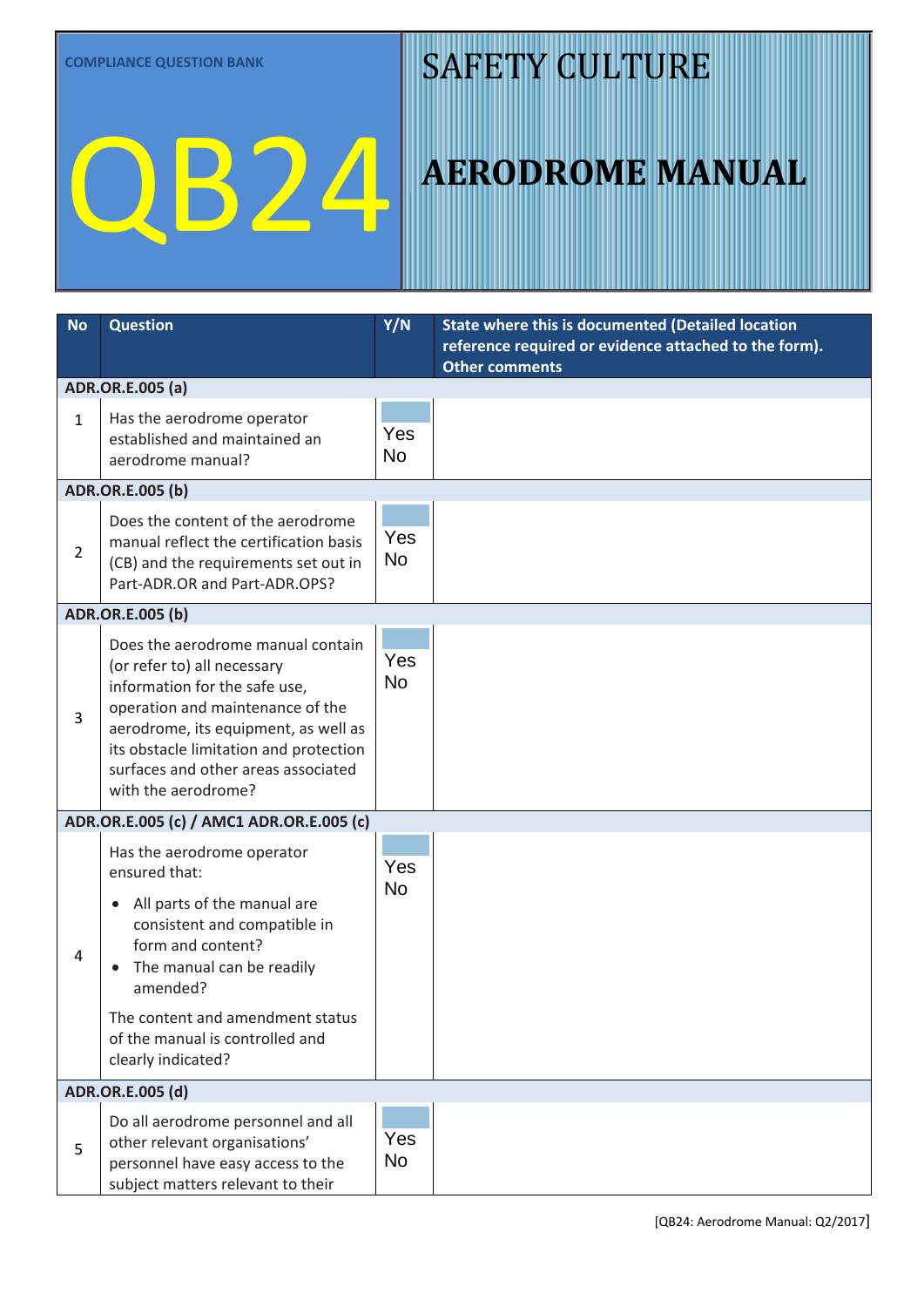# QB24

### SAFETY CULTURE

| <b>No</b>        | <b>Question</b>                                                                                                                                                                                                                                                                                                                                                                                                     | Y/N                     | State where this is documented (Detailed location<br>reference required or evidence attached to the form).<br><b>Other comments</b> |  |
|------------------|---------------------------------------------------------------------------------------------------------------------------------------------------------------------------------------------------------------------------------------------------------------------------------------------------------------------------------------------------------------------------------------------------------------------|-------------------------|-------------------------------------------------------------------------------------------------------------------------------------|--|
|                  | duties and responsibilities?                                                                                                                                                                                                                                                                                                                                                                                        |                         |                                                                                                                                     |  |
|                  | ADR.OR.E.005 (e)(1-2)                                                                                                                                                                                                                                                                                                                                                                                               |                         |                                                                                                                                     |  |
| 6                | Has the aerodrome operator<br>developed a process to supply the<br>competent authority with the<br>intended amendments/revisions to<br>the aerodrome manual, related to<br>"changes requiring prior approval or<br>notification", before the effective<br>date of the change?<br>(Where a safety issue has been<br>identified that requires a change to                                                             | Yes<br><b>No</b>        |                                                                                                                                     |  |
|                  | the Manual, this may be issued<br>immediately, provided that any<br>approval required has been applied<br>for).                                                                                                                                                                                                                                                                                                     |                         |                                                                                                                                     |  |
|                  | ADR.OR.E.005 (g)                                                                                                                                                                                                                                                                                                                                                                                                    |                         |                                                                                                                                     |  |
| 7                | Has the aerodrome operator<br>developed a process to:                                                                                                                                                                                                                                                                                                                                                               | Yes<br><b>No</b>        |                                                                                                                                     |  |
|                  | review the content of the<br>$\bullet$<br>aerodrome manual and ensure<br>that it is kept up to date and<br>amended whenever necessary?<br>incorporate any amendments<br>$\bullet$<br>and revisions required by the<br><b>Competent Authority?</b><br>make all aerodrome personnel<br>$\bullet$<br>and other relevant<br>organisations are aware of the<br>changes relevant to their duties<br>and responsibilities? |                         |                                                                                                                                     |  |
| ADR.OR.E.005 (h) |                                                                                                                                                                                                                                                                                                                                                                                                                     |                         |                                                                                                                                     |  |
| 8                | Does the aerodrome operator<br>ensure that any information taken<br>from other approved documents,<br>and any amendment thereof, is                                                                                                                                                                                                                                                                                 | <b>Yes</b><br><b>No</b> |                                                                                                                                     |  |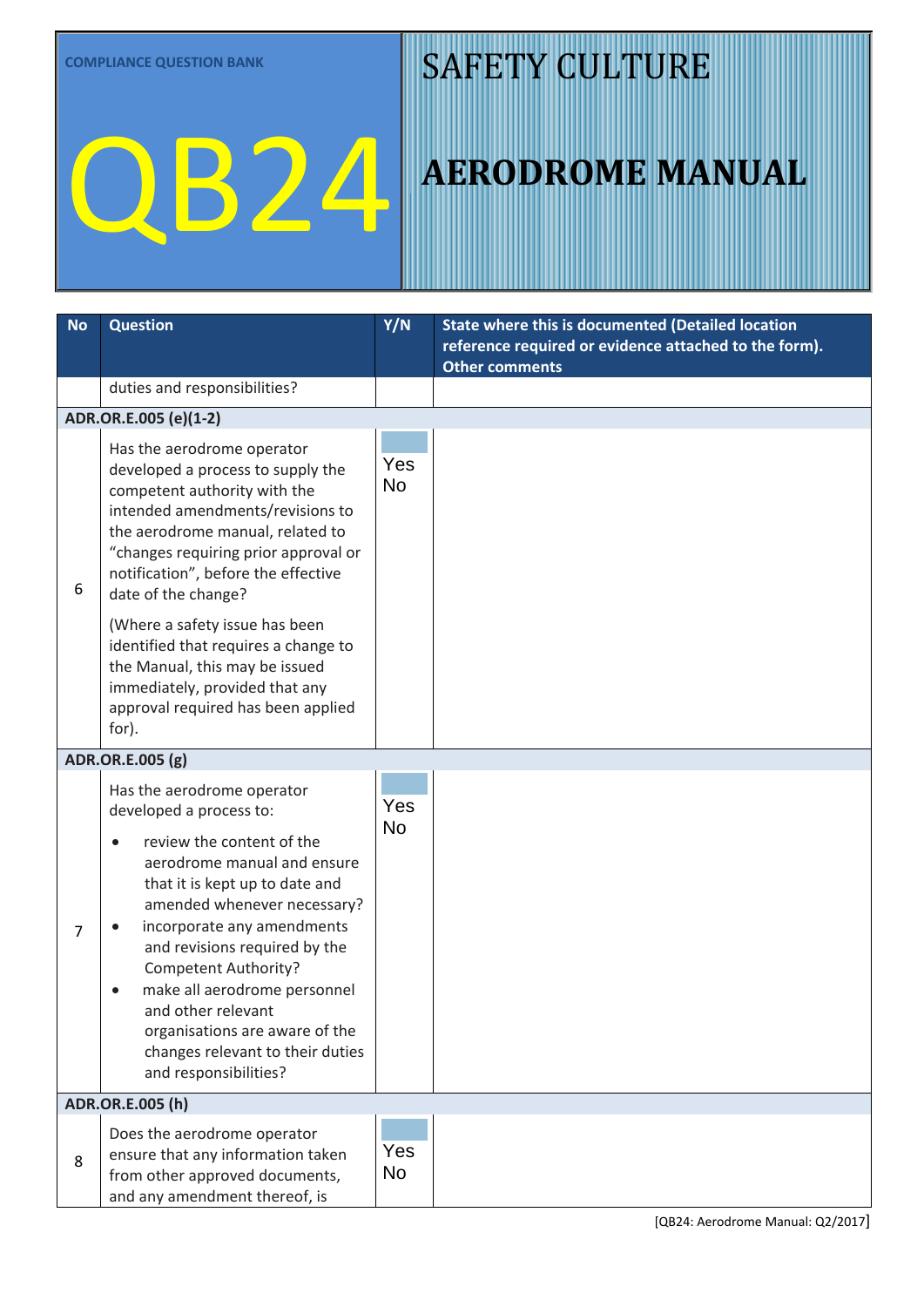# QB24

### SAFETY CULTURE

| <b>No</b> | <b>Question</b>                                                                                                                                                                                                                                                                                                                                                                                                                                                            | Y/N              | <b>State where this is documented (Detailed location</b><br>reference required or evidence attached to the form).<br><b>Other comments</b> |  |  |  |
|-----------|----------------------------------------------------------------------------------------------------------------------------------------------------------------------------------------------------------------------------------------------------------------------------------------------------------------------------------------------------------------------------------------------------------------------------------------------------------------------------|------------------|--------------------------------------------------------------------------------------------------------------------------------------------|--|--|--|
|           | correctly reflected in the aerodrome<br>manual?                                                                                                                                                                                                                                                                                                                                                                                                                            |                  |                                                                                                                                            |  |  |  |
|           | ADR.OR.E.005 (i) (1-2)                                                                                                                                                                                                                                                                                                                                                                                                                                                     |                  |                                                                                                                                            |  |  |  |
| 9         | Has the aerodrome operator<br>ensured that the Manual is written<br>in a language acceptable to the<br>Competent Authority and that all<br>personnel are able to read and<br>understand it?                                                                                                                                                                                                                                                                                | Yes<br><b>No</b> |                                                                                                                                            |  |  |  |
|           | ADR.OR.E.005 (j) (1-4)                                                                                                                                                                                                                                                                                                                                                                                                                                                     |                  |                                                                                                                                            |  |  |  |
| 10        | Has the aerodrome operator<br>ensured that the aerodrome manual:<br>is signed by the accountable<br>$\bullet$<br>manager of the aerodrome?<br>is printed or is in electronic<br>$\bullet$<br>format and is easy to revise?<br>has a system for version control<br>management which is applied<br>and made visible in the<br>aerodrome manual?<br>Observes human factors<br>principles and is organised in a<br>manner that facilitates its<br>preparation, use and review? | Yes<br><b>No</b> |                                                                                                                                            |  |  |  |
|           | <b>ADR.OR.E.005 (k)</b>                                                                                                                                                                                                                                                                                                                                                                                                                                                    |                  |                                                                                                                                            |  |  |  |
| 11        | Has the aerodrome operator made<br>available a current copy of the<br>aerodrome manual for inspection by<br>the Competent Authority?                                                                                                                                                                                                                                                                                                                                       | Yes<br><b>No</b> |                                                                                                                                            |  |  |  |
|           | ADR.OR.E.005 (I) (1-5)                                                                                                                                                                                                                                                                                                                                                                                                                                                     |                  |                                                                                                                                            |  |  |  |
| 12        | Is the content of the aerodrome<br>manual as follows?<br>• General                                                                                                                                                                                                                                                                                                                                                                                                         | Yes<br><b>No</b> |                                                                                                                                            |  |  |  |
|           |                                                                                                                                                                                                                                                                                                                                                                                                                                                                            |                  |                                                                                                                                            |  |  |  |